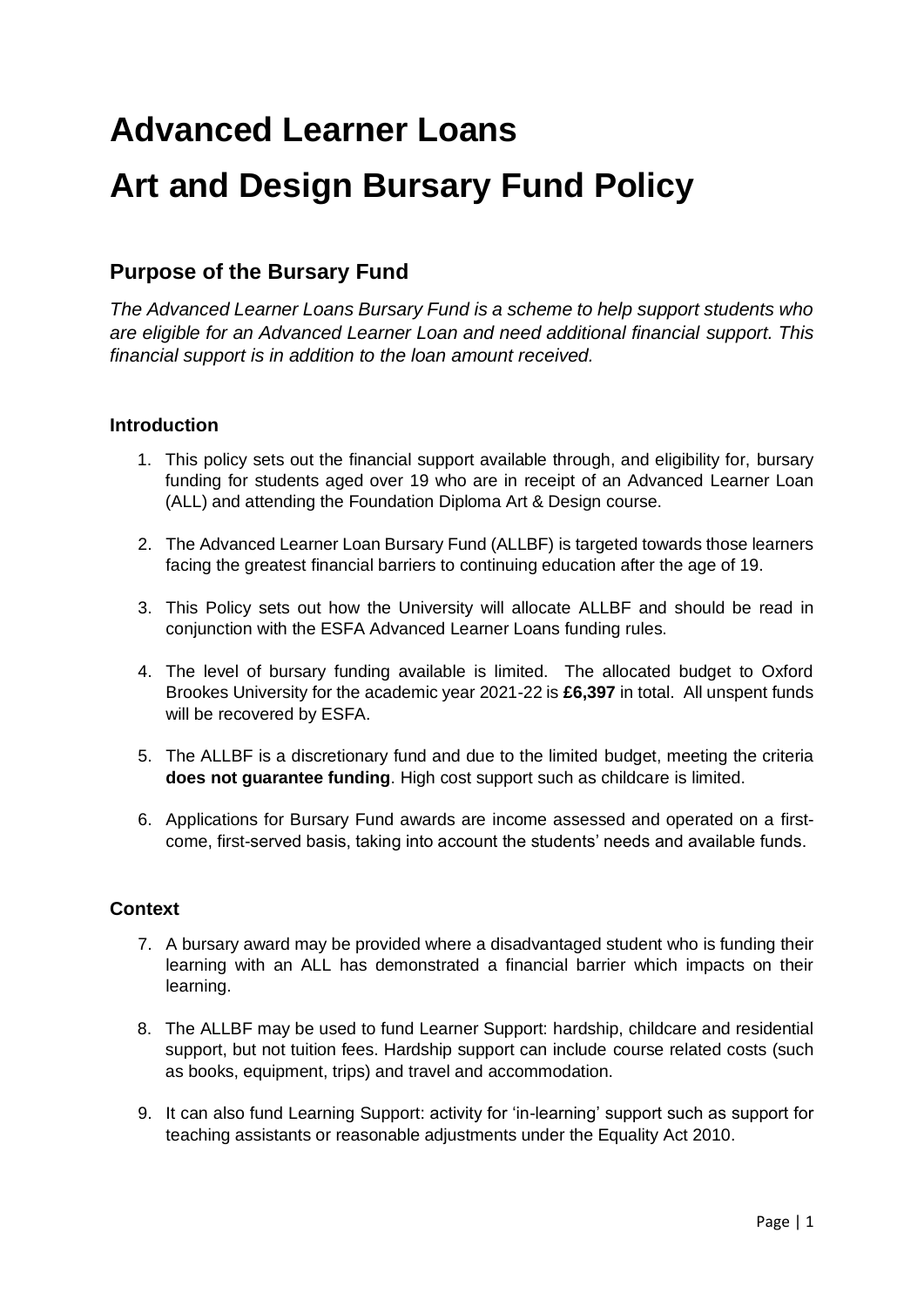10. Students aged 19+ are normally assessed as independent students and household income is assessed on their own income, together with that of their spouse/partner if applicable. However, if a student has no income, household income will be based on the income of the person(s) on whom the student is dependent.

# **LEARNER SUPPORT**

## **Eligibility**

- 11. Students must have applied and have been approved for an ALL for tuition fees.
- 12. In most cases, all of the following must apply. The student must be:
	- Studying on the Foundation Diploma in Art and Design course
	- Aged 19 or over on the first day of the course
	- Living in the UK on the first day of your course
	- A UK national or have 'settled status' (this means there are no restrictions on how long you can stay)
	- Living in the UK, Channel Islands or Isle of Man for 3 years before starting your course.

For the full eligibility criteria, please visit [https://www.gov.uk/advanced-learner](https://www.gov.uk/advanced-learner-loan/eligibility)[loan/eligibility.](https://www.gov.uk/advanced-learner-loan/eligibility)

- 13. A bursary may be available to students who meet the following criteria:
	- Annual household income which does not exceed £35,000 (parental income will not be taken into account, but the income of any spouse or co-habiting partner will be taken into account).
- 14. The amount of bursary awarded will depend on individual circumstances and may be subject to change due to the availability of funds.

#### **Conditions and Procedures**

- 15. Students who apply for the Advanced Learner Loan Bursary will be required to supply evidence of household income and information about their actual need for support. This should be in the form of benefit or other official documents or verification from statutory or other agencies.
- 16. Applications should be made using the form available on the website, and only fully completed forms accompanied with the required evidence will be assessed.
- 17. Applications can be accepted, and awards agreed provisionally prior to the start of the academic year. No payments however will be made until the student has commenced study on the course
- 18. Applicants will be notified in writing how much has been awarded and how payment will be made.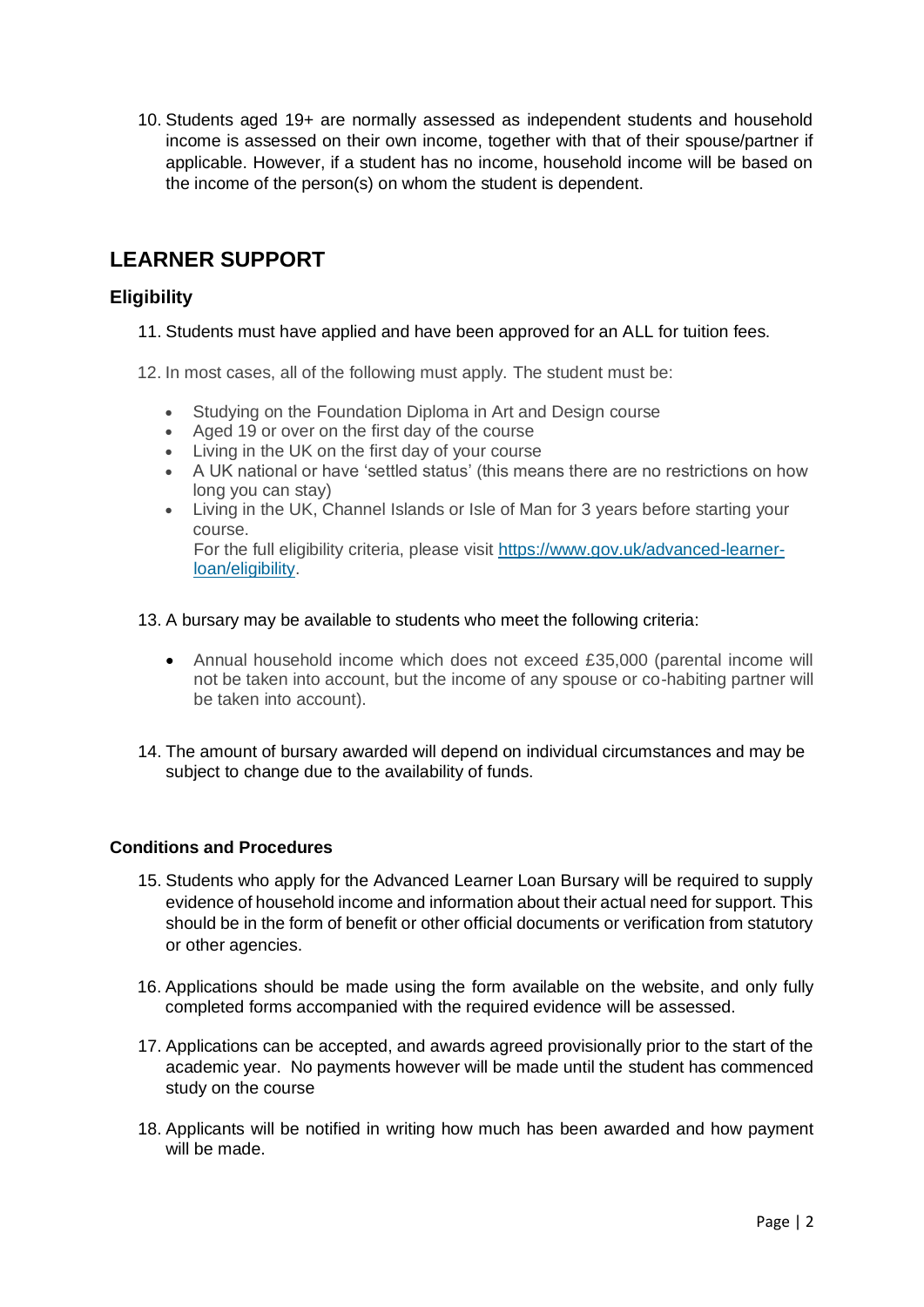- 19. The University reserves the right to suspend, delay or reduce payments where a student's attendance or conduct is giving cause for concern
- 20. All payments will be made by BACS into the students own bank account.
- 21. Payments are subject to satisfactory attendance (90%), conduct and progress on the course
- 22. Payments are only backdated to the start of the Semester that the application is received
- 23. In all cases the application will be judged on its individual needs as outlined in the ESFA guidelines. The amount awarded will be specific to each application
- 24. If a student is unhappy with their award decision, the procedure for appeal is outlined in the letter informing them that the application has been unsuccessful
- 25. For Learner Support actual payments made will need to be recorded in the ILR.

#### **Assessment**

26. Assessments will be undertaken by a Student Support Financial Aid Advisor.

#### **Hardship Awards**

- 27. Awards are assessed on household income (including income from certain benefits) with priority given to students whose household income is below £21,000 or who are in receipt of benefits as defined in the regulations:
- 28. Awards can be given to assist with the following:
	- a. Course costs equipment packs, local day visits and field trips
	- b. Daily travel expenses to and from University:

*(The student is expected to take advantage of any subsidised travel, travel cards; Payments for travel by car will only be permitted in exceptional circumstances. Students must keep evidence of their travel costs as they will be asked to provide them.)*

c. Childcare where childcare is provided by an Ofsted registered provider e.g. nursery, child-minder or after school club. Due to the limited nature of the allocation, any award for childcare can only be a contribution towards these costs.

d. If your circumstances change during the year please contact your University Financial Aid Advisor.

29. Awards are made as follows. However, should the number of applications be greater or lesser than anticipated, the amounts awarded may be amended accordingly

#### **Income less than £21,000 or in receipt of benefits:**

• Course costs: we will pay for equipment packs and local day visits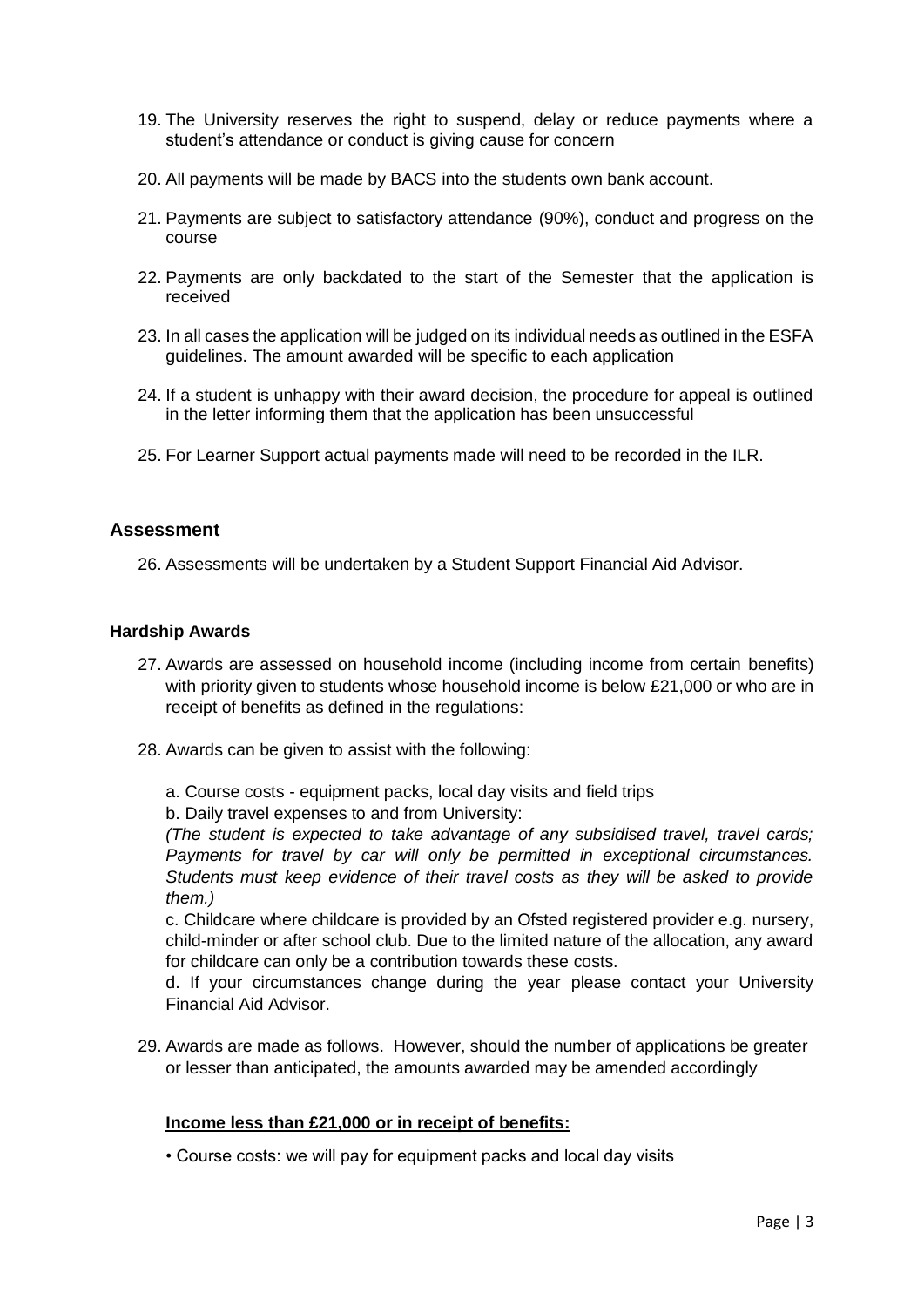- Field Trip costs: where applicable we will pay for the UK trip
- Travel costs: we will pay travel costs up to a maximum of £700

#### **Income between £21,000 and £35,000:**

- Course costs: we will pay for equipment packs and local day visits
- Field Trip: where applicable we will pay for the UK trip
- Travel costs: we will pay travel costs up to a maximum of £350

#### **Payments**

- 30. All payments are made subject to an attendance rate of at least 90%. Awards are not guaranteed to cover all costs.
- 31. Course costs awards (e.g. equipment packs, study trips and local visits) will be paid directly by the University where practical, otherwise paid via the Access Expenses System
- 32. Travel awards will be paid directly to the student through a BACS transfer to a bank account in their name only. Awards are generally paid termly in advance. Students are required to submit their travel receipts at the end of each term in order for next terms payment to be made.
- 33. Childcare awards will be paid termly in advance and are generally paid directly to the provider e.g. child minder. Payments to third parties will require a signed authority from the student.

#### **Appeals**

- 34. If a student wishes to appeal they are required to appeal in writing within 14 days from the date of the decision letter; enclosing any additional supporting evidence.
- 35. Appeals should be sent to: Charlie Williams, Head of Financial Services (HFS), Finance & Legal Services [\(cawilliams@brookes.ac.uk\)](mailto:cawilliams@brookes.ac.uk)
- 36. The appeal will be considered within 14 days of receipt, and the decision of the HFS will be final.

# **Learning Support**

- 37. Eligibility
	- Where Learning Support is required, students must also have been assessed by the University.
	- Learning Support must be reported using rate 2 (£150 per month) in the Learning and Delivery Funding and Monitoring field of the ILR